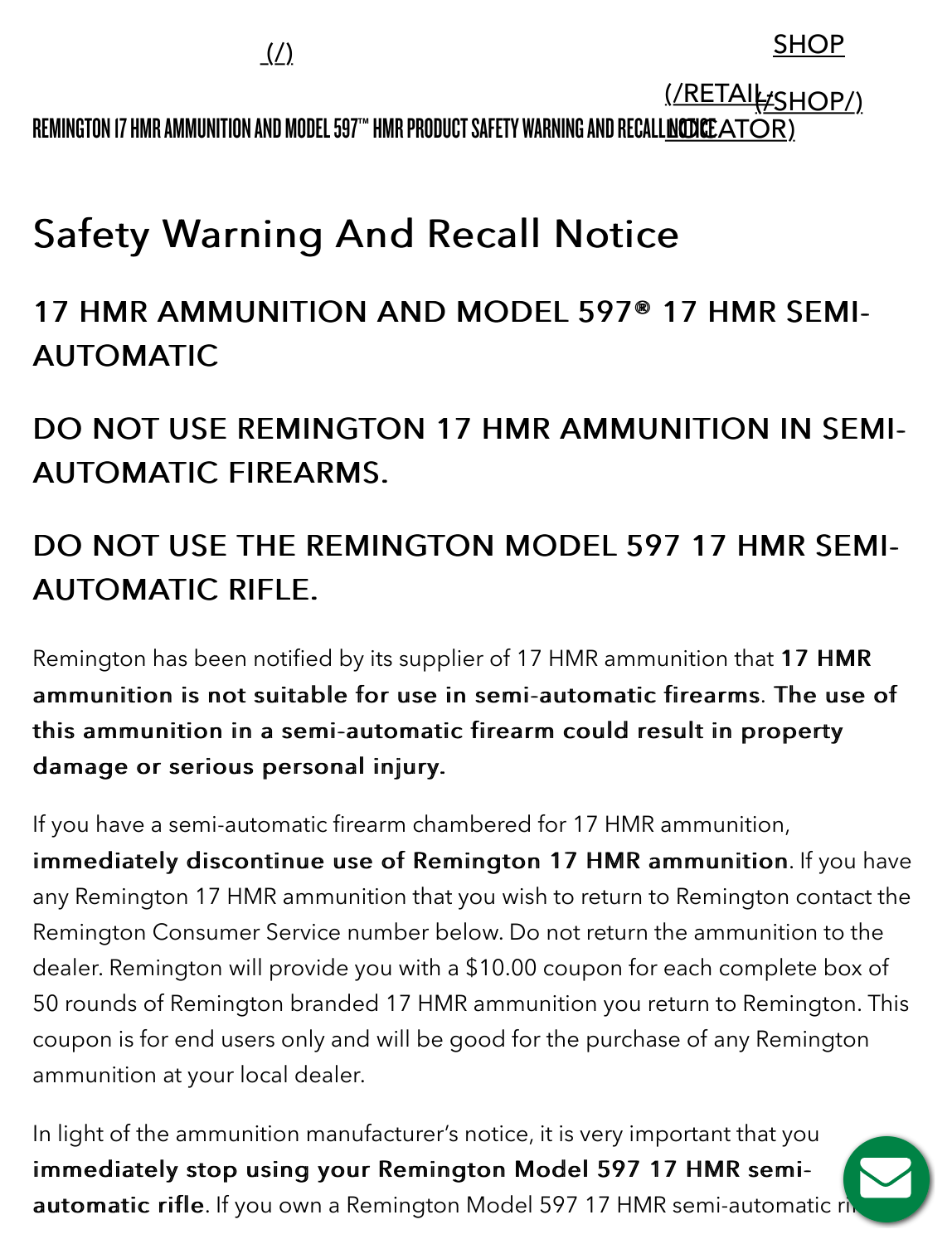and wish to return it to Remington please contact the below Remington Consumer Service Number. In return for your Remington Model 597 17 HMR synthetic stock semi-automatic rifle, Remington will provide you a coupon valued at \$200.00 good for the purchase of a replacement Remington firearm. If you have a laminate stock Remington Model 597 17 HMR semi-automatic rifle, Remington will provide you a coupon valued at \$250.00 good for the purchase of a replacement Remington firearm. This Coupon is for end users only and will be good for the purchase of a Remington firearm at your local dealer. Contact Remington to receive your free shipping label to return your Model 597 17HMR semi-automatic rifle to Remington..

Please allow up to 6 weeks after Remington receives your Model 597 17 HMR semiautomatic rifle or your Remington branded 17 HMR ammunition for the appropriate coupons to arrive. Instructions for redemption of the coupons will be contained on the coupon.

For any consumer questions or instructions on how to return of your Model 597 17 HMR semi-automatic rifle or your Remington branded 17 HMR ammunition, please contact the Remington Consumer Service Department at 1-800-243-9700, Prompt #3.

We apologize for any inconvenience this may cause.

#### **Safety First**

Always observe the ten commandments of safe gun handling and wear approved eye and ear protection anytime you are shooting.

#### Links

# [FIREARM HISTORY \(HTTPS://WWW.REMINGTON.COM/FIREARM-HISTORY\)](https://www.remington.com/firearm-history) [FIREARM WARRANTY INFORMATION \(/SUPPORT/FIREARM-WARRANTY-](https://www.remington.com/support/firearm-warranty-information)INFORMATION) [REPAIR SERVICE AND TRACKING \(/SUPPORT/REPAIR-SERVICES-AND-](https://www.remington.com/support/repair-services-and-tracking)

### TRACKING)

#### [HELP CENTER \(/SUPPORT/HELP-CENTER\)](https://www.remington.com/support/help-center)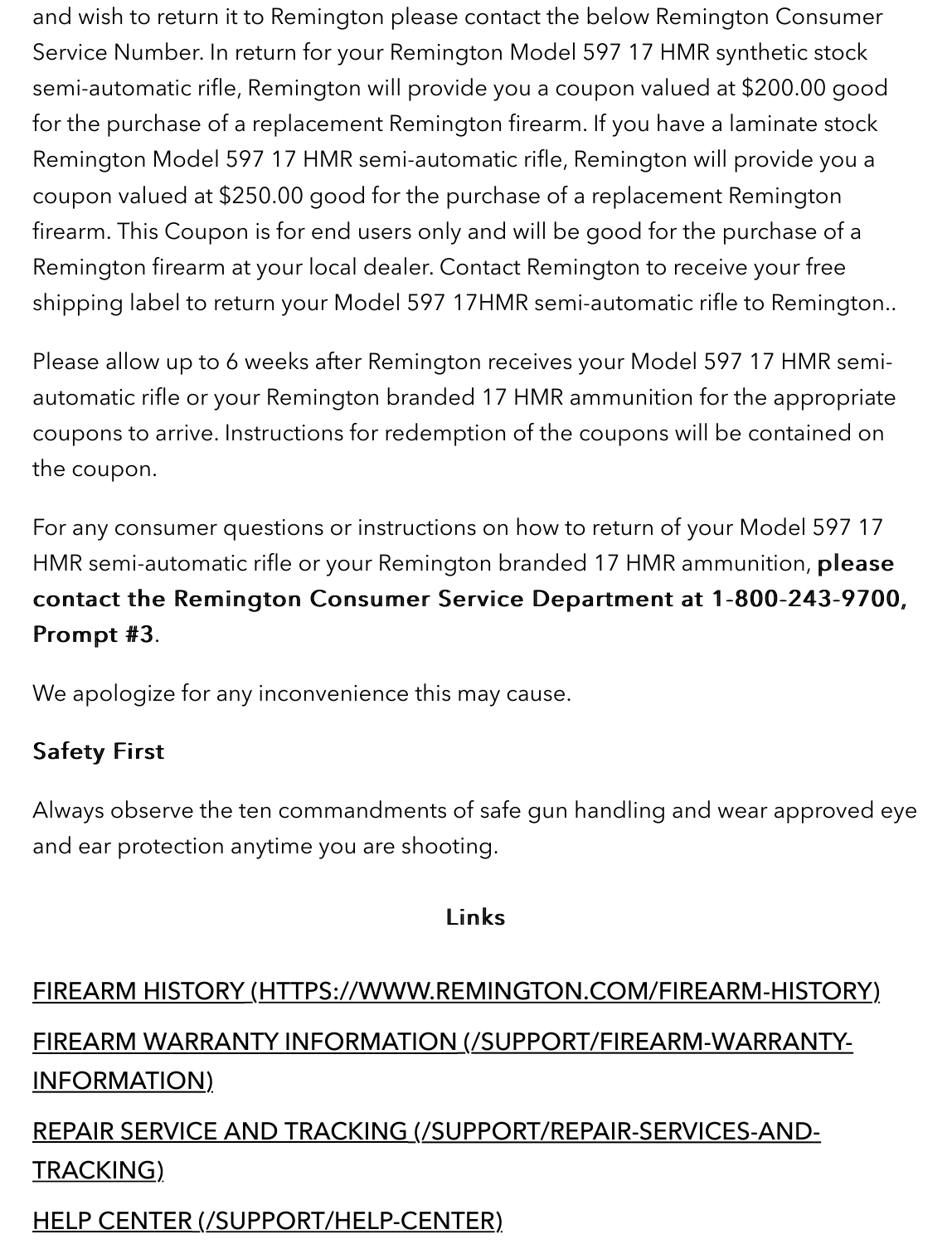[CONTACT \(/CONTACT-US\)](https://www.remington.com/contact-us)

[SAFETY CENTER \(/SUPPORT/SAFETY-CENTER\)](https://www.remington.com/support/safety-center)

[OWNERS MANUALS \(/SUPPORT/OWNERS-MANUALS\)](https://www.remington.com/support/owners-manuals)

FOREIGN LANGUAGE OWNERS MANUALS [\(HTTPS://WWW.REMINGTON.COM/FOREIGN-LANGUAGE-OWNERS-](https://www.remington.com/foreign-language-owners-manuals-model)MANUALS-MODEL)

[SWEEPSTAKES & GIVEAWAYS \(/SUPPORT/SWEEPSTAKES-GIVEAWAYS\)](https://www.remington.com/support/sweepstakes-giveaways)



SIGN UP FOR EXCLUSIVE OFFERS & PRODUCT NEWS

**Newsletter Signup** 

# **[C](https://secure.viewer.zmags.com/publication/1b59a32c)ATALOG**